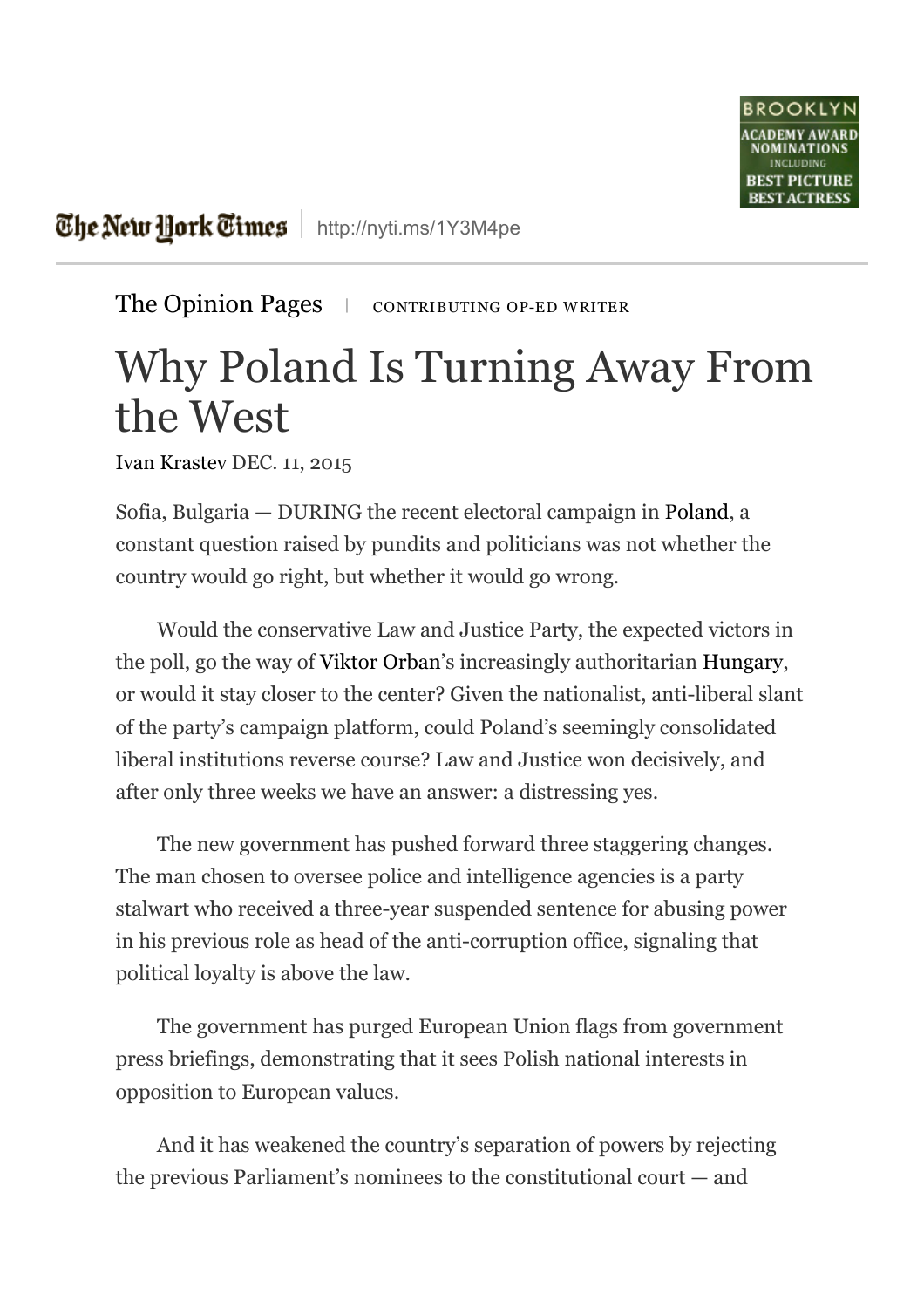instead appointed its own candidates, provoking a constitutional crisis.

Why has Poland, the poster child of post-Communist success and Europe's best economic performer of the last decade, suddenly taken an illiberal turn? Why, despite the profound public mistrust of politicians, are people ready to elect parties eager to dismantle any constraints on government's power?

For one thing, the Law and Justice Party bet on a form of illiberal democracy because it succeeded in Hungary. The Orban model of rebuking the European Union while accepting billions in aid money has worked. So have Mr. Orban's efforts to consolidate power by demonizing his political opponents. Hungary's economy has not collapsed as critics predicted; nor did Mr. Orban's party lose at the ballot box.

Of course, the more countries that follow Mr. Orban's lead, the less successful his model will become: At some point there will be no European Union to blame. Indeed, Poland's drift may result in a backlash by Western Europe; already, one hears rumblings in Paris and Berlin that it was a mistake to give the new, Eastern entrants the same power within the European Union as the established members of the eurozone.

But the core question is why Poles voted for a party that has a dismal governing record. After Law and Justice won its first term in 2005, its public standing dropped precipitously and it was forced into early elections two years later, and lost. (And Poles are hardly anti-democratic; a recent poll showed a majority are concerned that Polish democracy is in danger.)

The answer is simple, and it is a version of what we are seeing across Europe. Even a party as historically unpopular as Law and Justice can win these days by running not just against the left, but against liberal democracy. It is transparent in its aversion to independent institutions like the courts, the central bank and the media.

These populist and radical parties aren't just parties; they are constitutional movements. They promise voters what liberal democracy